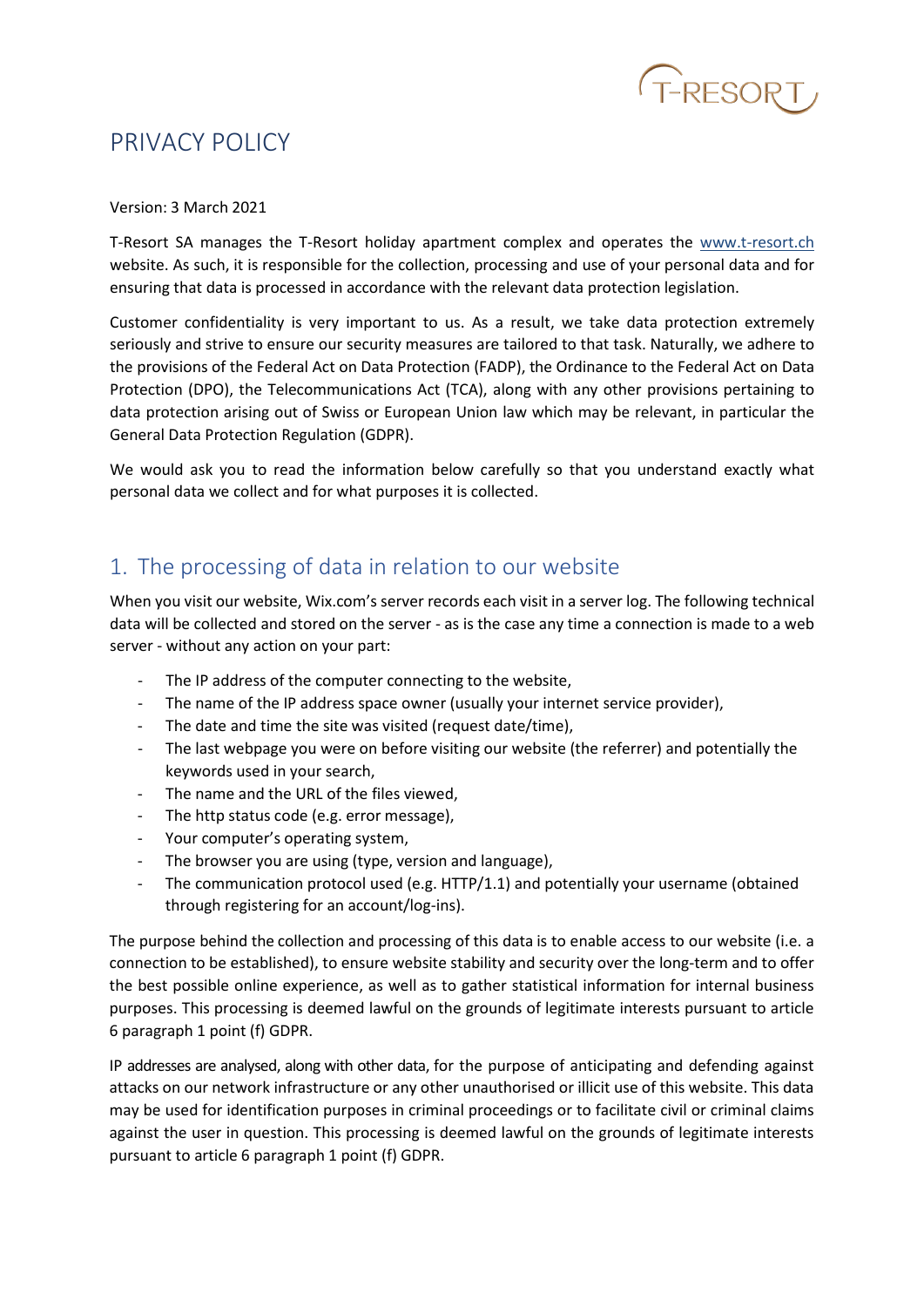

#### 1.1. Subscription to our newsletter

You have the option of subscribing to our online newsletter. To do this, you need to register with us and provide the following data:

- First name and surname
- Email address

The data above is required for data processing purposes. You may provide other, optional data (date of birth and country of residence). We process this data only in order to tailor information and special offers to you that we think are likely to interest you.

By subscribing to our newsletter, you agree to the processing of the data you have provided us with for the purposes of receiving regular newsletters via email, to the email address you have given us. You also agree to this data being used for the statistical analysis of your online user behaviour and making improvements to the newsletter. Your consent provides the legal basis for our processing your email address pursuant to article 6 paragraph 1 point (a) GDPR. We are within our rights to call upon third parties to manage the technical aspects of our marketing campaigns and we are within our rights to transfer your data to them with this purpose in mind (cf. chapter 1.3 below).

At the end of each newsletter there is a link whereby you can unsubscribe at any time. Your personal data is anonymised when you unsubscribe. Any processing that takes place after this uses anonymised data for the sole purpose of improving our newsletter.

## 1.2. Bookings online, by letter or email and by telephone

If you make a booking through our website, by email or letter, or by telephone, we will need the following data in order to perform the contract:

- Number of adult and child guests
- First name and surname
- Email address
- Telephone number
- Country of residence
- Postal address
- Town/city
- State/county
- Postcode
- Credit card details
- Date of birth
- No. of ID card or passport

We use this data, as well as other optional information that you provide us with (e.g. expected time of arrival, guest names, preferences, any other comments), solely to perform the contract, unless otherwise specified in this privacy policy or if you have expressly given your consent for it to be used for other purposes. We process this data in order to book your stay in accordance with your request, to provide you with the services you have ordered, to contact you in the event of any changes or problems and to ensure that payments are correctly processed.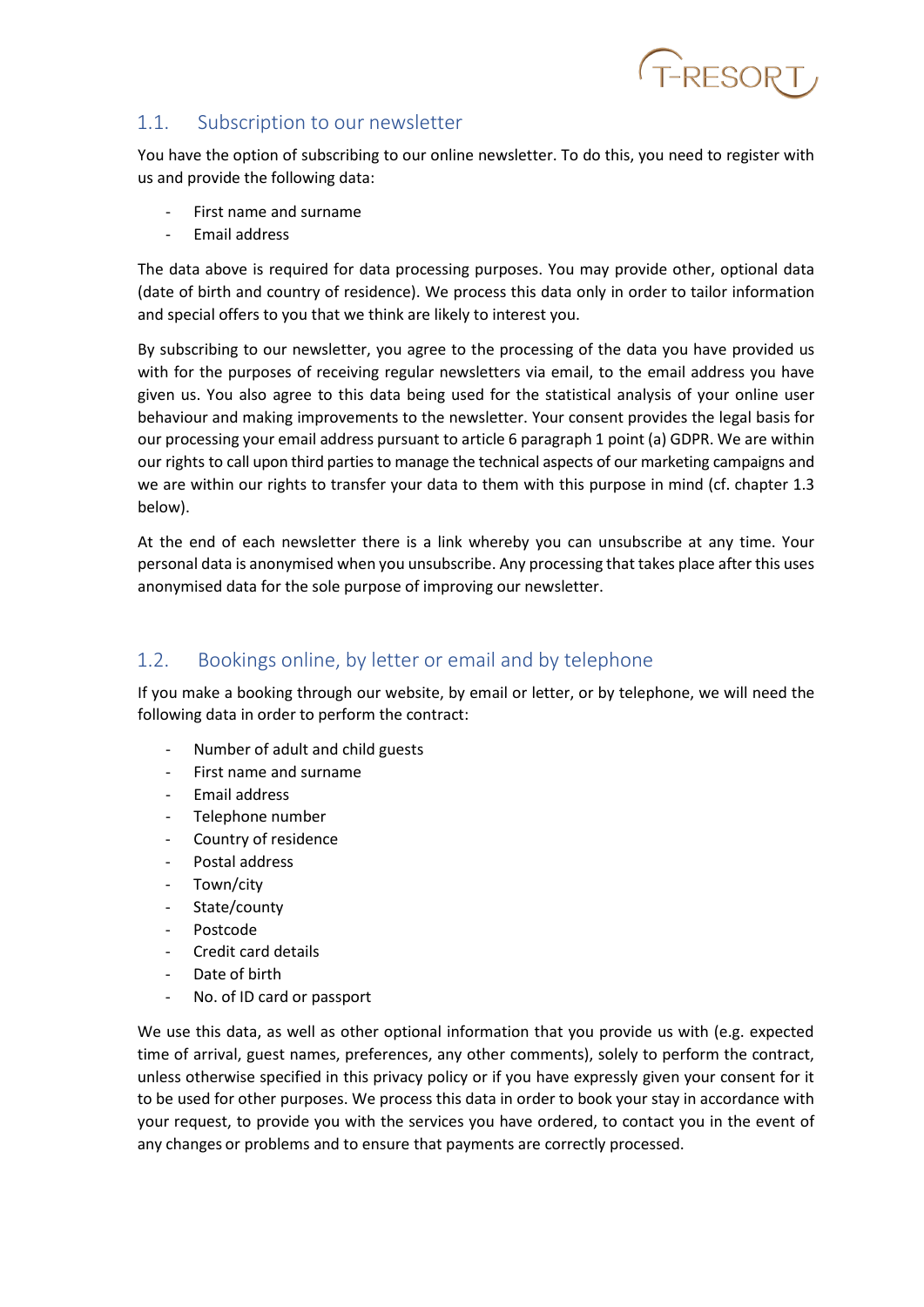Article 6 paragraph 1 point (b) GDPR provides the lawful basis for the processing of data to the extent that processing is necessary for the performance of a contract.

T-RESORT

#### 1.3. Cookies

Cookies make visiting our website an easier, more user-friendly and informative experience in many ways. Cookies are files containing information that are automatically stored by your web browser on your computer's hard drive when you visit our website.

For example, we use cookies to temporarily record the services that you have selected and the information you have entered when you fill in a form on our website. This ensures you will not have to fill the form in again when you view a sub-page. Furthermore, cookies may also be used to identify you as a subscriber to our website. This means you will not have to sign in again every time you visit another sub-page.

Most web browsers have a default 'accept cookies' setting. However, you can change your browser settings to prevent cookies from being stored on your device or computer or to send a message each time a new cookie is stored on your device or computer. The following pages contain instructions on how to change cookie settings in the most commonly used browsers:

- Microsoft Windows [Internet Explorer](https://support.microsoft.com/en-us/topic/delete-and-manage-cookies-168dab11-0753-043d-7c16-ede5947fc64d)
- Microsoft Windows [Internet Explorer](https://support.microsoft.com/en-us/help/10635/windows-phone-change-privacy-and-other-browser-settings) Phone
- [Mozilla](https://support.mozilla.org/en-US/kb/cookies-information-websites-store-on-your-computer#:%7E:text=A%20cookie%20is%20information%20stored,your%20preferred%20language%20or%20location.) Firefox
- Google Chrome [for desktop](https://support.google.com/chrome/answer/95647?hl=en)
- Google [Chrome](https://support.google.com/chrome/answer/2392709?hl=en&co=GENIE.Platform%3DAndroid&oco=1) for mobile phone
- Apple Safari [for Mac](https://support.apple.com/kb/PH17191?locale=en_US&viewlocale=de_DE)
- Apple Safari [for iPhone](https://support.apple.com/en-gb/HT201265)

Disabling cookies may prevent you from using all of our website's features.

Please note that information contained in cookies may also be used by third parties:

- Google [privacy policy](https://policies.google.com/privacy?hl=en-GB)
- Facebook [data policy](https://www.facebook.com/policy.php)

#### 1.4. Analytics tools

#### **General**

To ensure our website is constantly being improved and tailored to suit the needs of its users, we use the Google Analytics web analytics service. We create pseudonymised user profiles and use small data files stored on your computer ('cookies'). The information the cookie contains relating to your use of this website is sent to the servers of the providers of these analytics services, then stored and processed for us. In addition to the data mentioned in chapter 1 above, we will collect, if appropriate, the following information: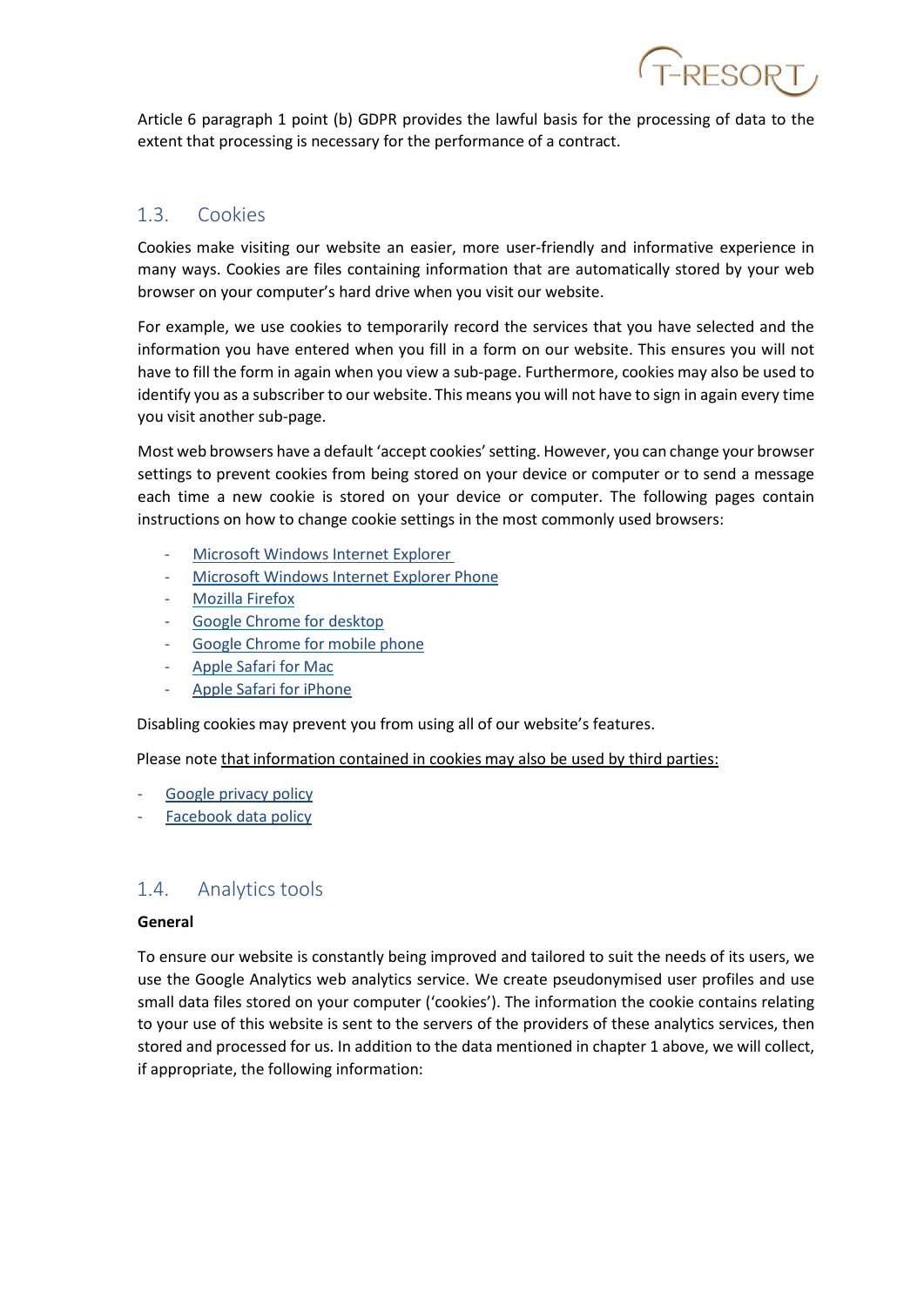

- The click-path of visitors to the website,
- Page/session duration,
- The exit page,
- The country, region or town/city where a session begins,
- User device information (category, version, screen colour depth, screen resolution, width and height of the browser window) and
- Whether the visitor is a returning or new visitor.

This information is used to analyse how the website is being used, to compile reports of website activities and offer other services relating to the use of this website and the use of the internet for the purposes of market research and to tailor this website to its users. This information may also be transferred to third parties insofar as this is permitted by law or in the event that third parties have been tasked with processing this data.

#### **Google Analytics**

The Google Analytics service is provided by Google Inc., a subsidiary of Alphabet Inc., a holding company which is headquartered in the United States. Before data is transferred to Google, the IP address is shortened by activating the 'anonymizeIP' function on this website (in member states of the European Union or in other signatories of the Agreement on the European Economic Area). Google will not include other data with your anonymised IP address, communicated by your web browser, when Google Analytics is used. In very rare cases, the complete IP address may be transferred to a Google server in the United States before being shortened. In this case, we ensure that Google Inc. is contractually bound to offer an adequate level of data protection. According to Google Inc., it will not associate your IP address with any other data held by Google.

You will find additional information on the Google Analytics service on the Google Analytics website. To find out how to stop your data from being processed by Google Analytics, please click on the following page <http://tools.google.com/dlpage/gaoptout?hl=en-gb.>

For more detailed information, please consult the [Google privacy policy](https://policies.google.com/privacy?hl=en-GB) page.

#### **Facebook**

The website features social plugins for Facebook (run by Facebook Inc.) and Instagram (run by Facebook Inc.). As soon as a user visits a website with a social plugin, their browser establishes a direct connection with the servers of the social network in question via the social plugin and communicates information to this social network. Even if the visitor is not a member of the social network in question, the operator of the social network in question may be able to access and store data such as your IP address through this social plugin. T-Resort does not receive any details about either the content of the data that may be communicated in this way, or the use that the social network in question makes of this data. Users may find more information on this topic in the [privacy policy pages](https://www.facebook.com/policy.php) of these social networks.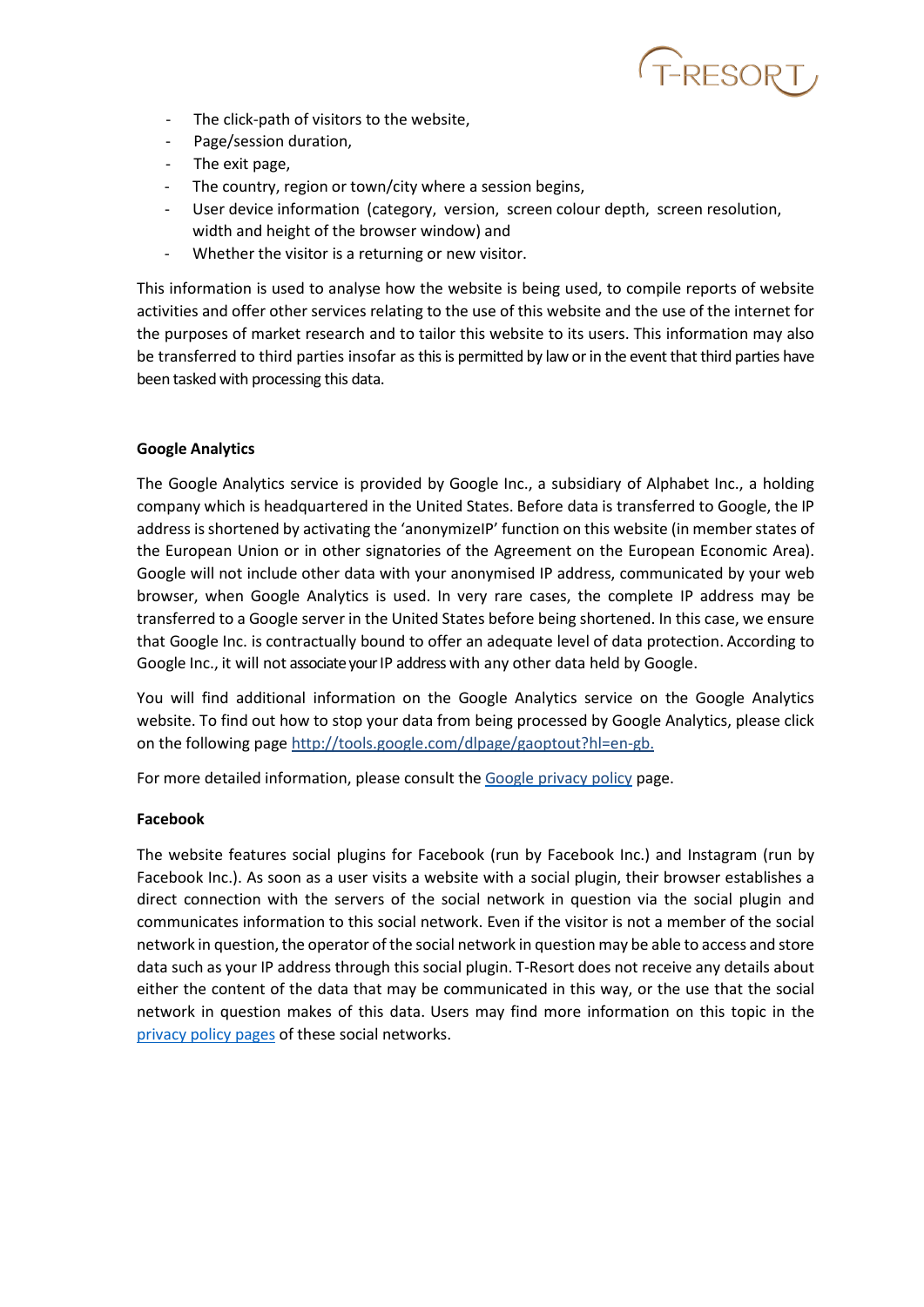

# 2. The processing of data in relation to your stay

### 2.1. The processing of data required to comply with the obligation to provide information

Upon your arrival at our hotel, we will need the following personal details about you and the other members of your group (if you are travelling in a group):

- First name and surname
- Postal address and canton
- Date of birth
- **Nationality**
- Serial number of passport or other piece of identity
- Check-in and check-out dates

We collect this information to comply with our legal obligation as hospitality service providers to keep a record of guest details for the benefit of law enforcement agencies. Insofar as we have a legal obligation to communicate this information to the relevant law enforcement agencies in accordance with applicable legislation and regulations, we will do so.

This processing is deemed lawful on the grounds of our obligation to comply with a legal obligation to which we are subject pursuant to article 6 paragraph 1 point (c) GDPR.

#### 2.2. Recording services provided

If you receive additional services during your stay (e.g. bath linen rental or having your bed made up for you prior to your arrival), we will record the service provided and the date on which it was provided for invoicing purposes. Article 6 paragraph 1 point (b) GDPR provides the lawful basis for the processing of this data to the extent that processing is necessary for the performance of this contract.

# 3. Storage and sharing of data with third parties

#### 3.1. Online booking systems

If you make a booking using a third party booking system, the operator of that system will send us different items of personal data. In principle, this encompasses the data mentioned in chapter 1.2 of this privacy policy. Furthermore, requests in relation to your booking may be communicated to us. We process this data in order to record your booking in accordance with your booking request and to provide you with the services you have booked. Article 6 paragraph 1 point (b) GDPR provides the lawful basis for the processing of data to the extent that processing is necessary for the performance of a contract.

Lastly, booking system operators may inform us of legal disputes arising out of a booking. In this event, they will also send us data relating to the booking process. A copy of the booking confirmation may be used as proof of the booking having been completed. We process this data with a view to protecting and ensuring that our legal rights are respected. This processing is deemed lawful on the grounds of legitimate interests pursuant to article 6 paragraph 1 point (f) GDPR.

Please also familiarise yourself with the privacy policies of any other relevant service providers.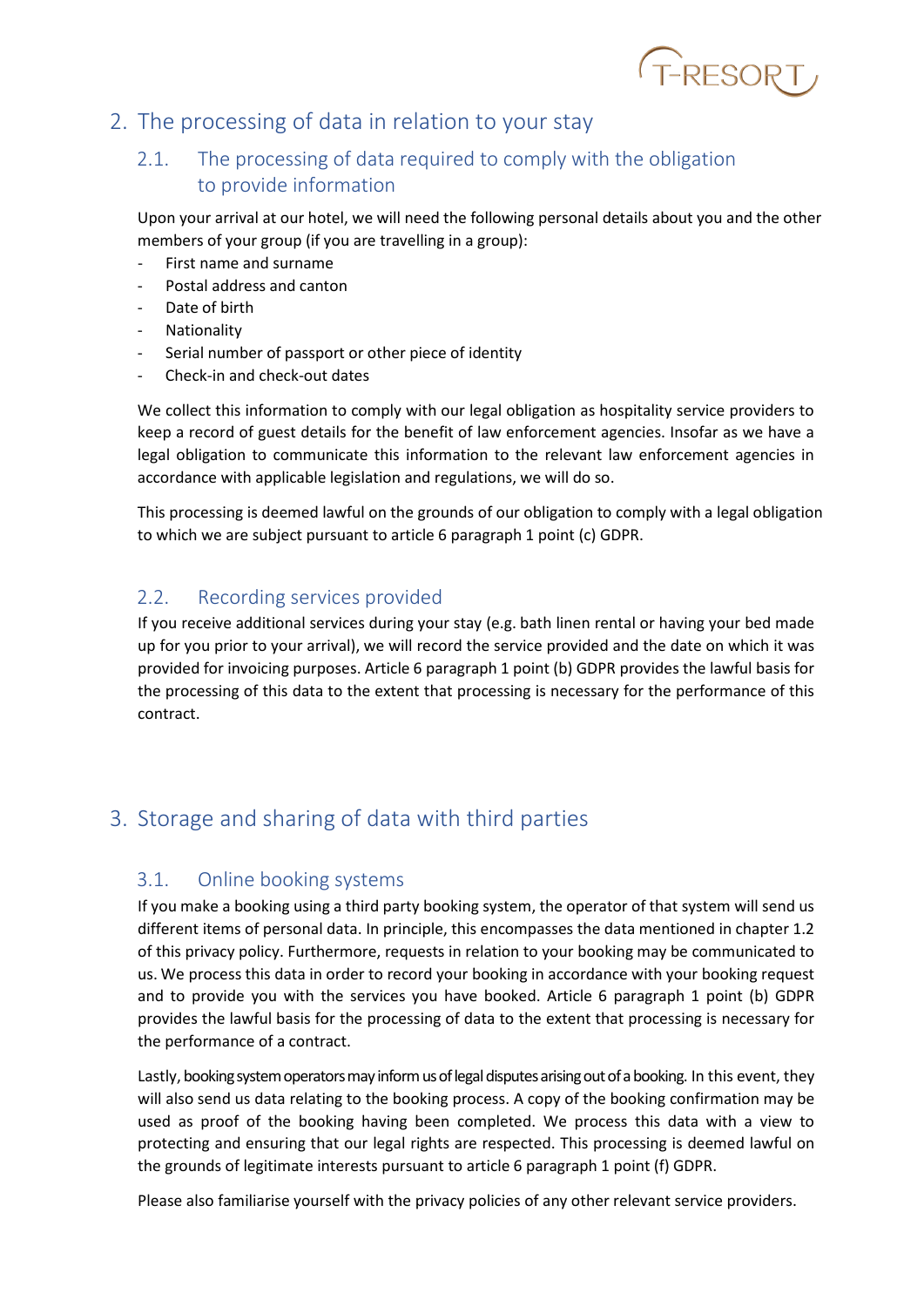

### 3.2. Data retention period

We only store personal data for as long as this is required for the operation of the aforementioned analytics tools and for subsequent processing on the grounds of legitimate interests. We store contractual data for a longer period of time when this is required by law. The legal provisions which require us to store this data arise out of tax law, accounting law and anti-money laundering legislation. In accordance with these provisions, business correspondence, signed contracts and accounting records must be kept for up to 10 years. Insofar as we no longer need this data in order to perform the services in question, such data will be locked. This means that this data can only be released if there is a legal duty to do so imposed by accounting regulations for tax purposes.

### 3.3. Transfer of data to third parties

We will only transfer your personal data to third parties if you have given permission for us to do so, if we have a legal obligation to do so or if we need to do so to assert our rights, especially those rights arising from a contract that we have entered into. We will also transfer your data to third parties insofar as this is necessary for the proper functioning of the website and the performance of the contract (including when this relates to elements external to the website), especially in relation to the processing of bookings.

Our web hosting service wix.com is a service provider to which we transfer personal data collected from our website or which has access to or which may have access to said personal data. Wix.com operates servers in Europe and the United States. The objective of the transfer of data is to offer operational features and services through our website and to maintain the effectiveness of those features and services. This processing is based on the grounds of legitimate interests pursuant to article 6 paragraph 1 point (f) GDPR.

Lastly, we transfer card-related information to the relevant acquiring and issuing banks when you make a payment by credit card on our website. If you choose to pay by credit card, you must enter all the relevant information. Article 6 paragraph 1 point (b) GDPR provides the lawful basis for the processing of data to the extent that processing is necessary for the performance of a contract. In relation to the processing of information relating to your credit card by third parties, please read your credit card issuer's terms and conditions and privacy policy.

Furthermore, please familiarise yourself with the details contained in chapters 1.4, 2.1, 3.1 and 3.2 relating to the transfer of data to third parties.

# 3.4. Transfer of personal data to recipients outside Switzerland

We are also within our rights to transfer your personal data to third party businesses (service providers appointed by us) based abroad for data processing purposes as laid down in this privacy policy. These businesses are subject to the obligation to offer the same level of data protection as we are. If the level of data protection in a given country is deemed to be inadequate compared to Swiss or European Union standards, we will ensure that there is a contractual obligation upon the company in question to offer a level of protection for your personal data that is equivalent to that offered in Switzerland or the EU. Furthermore, if your data is transferred outside the EU, we will ensure (I) that the country to which your data is transferred offers what the European Commission deems to be 'an adequate level of protection' or (II) the level of data protection will be equivalent to that existing in the EU through the use of standard data protection clauses, together with, if needed, other measures designed to protect personal data, in accordance with applicable law.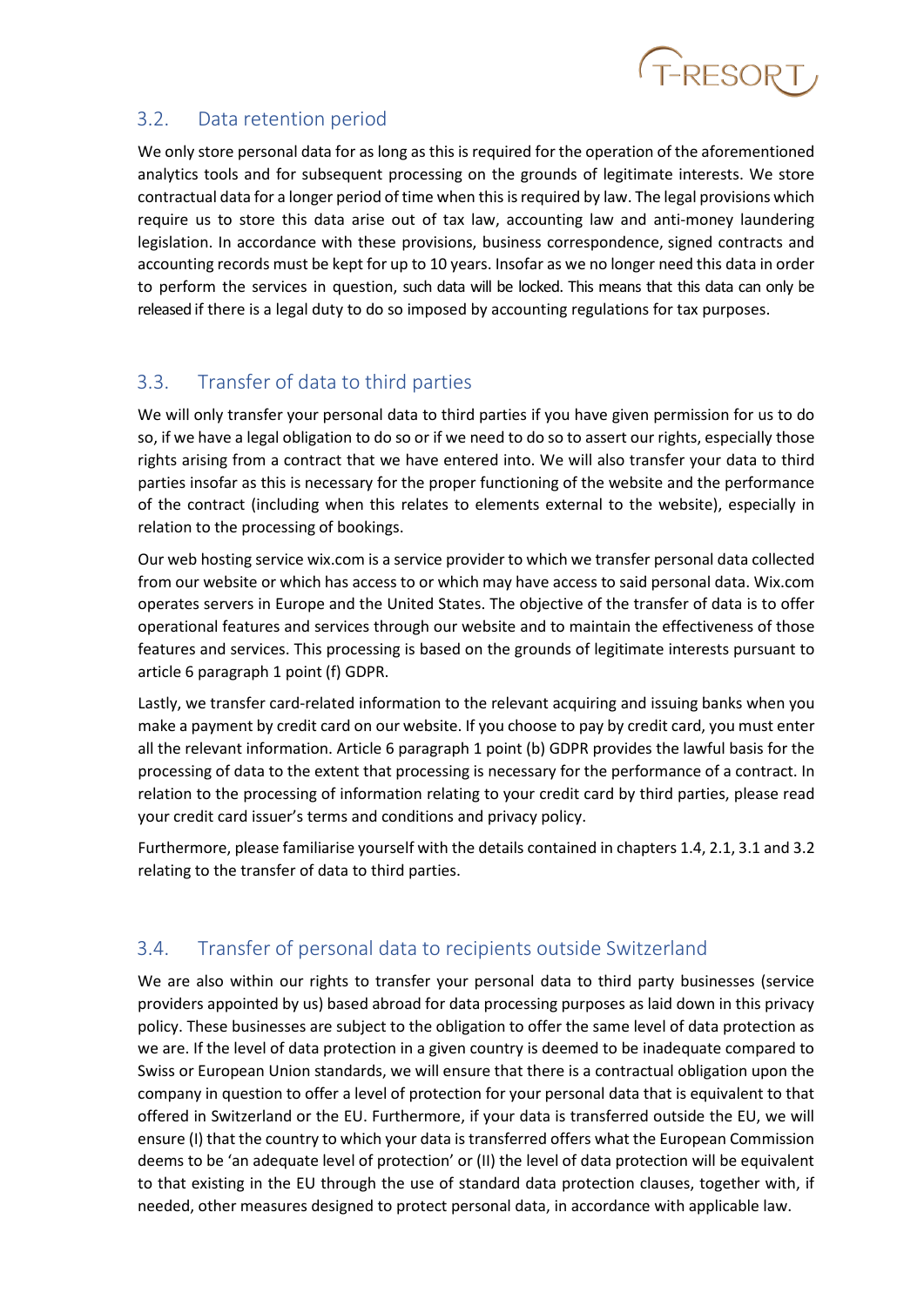

# 4. Other information

# 4.1. Rights of information, rectification, erasure and restriction of processing; right to data portability

You have the right to obtain information about the personal data concerning you that we have in our possession. Furthermore, you have the right to obtain the rectification of inaccurate personal data and the erasure of personal data concerning you as long as there is no legal obligation to keep said personal data or any lawful basis for our processing of said data.

You also have the right to demand the return of data that you have communicated to us (right to data portability). On request, we will also transfer data to a third party of your choice. You have the right to obtain data in a commonly-used format.

Lastly, you have the right to request the restriction of the processing of your data and/or to object to the processing of this data. Furthermore, when the processing of your data requires your consent, you have the right to withdraw this consent at any time. For more details about how to withdraw your consent for us to send you our newsletter, please refer to chapter 1.1 above.

You may contact us to make the aforementioned requests at the following email address: [info@t](mailto:info@t-resort.ch)[resort.ch.](mailto:info@t-resort.ch) We may ask you to provide us with proof of identity before carrying out your requests.

#### 4.2. Data security

We implement appropriate technical and organisational security measures to protect any of your personal data that we possess from any unlawful alteration, complete or partial loss or unauthorised third party access. Our security measures are constantly being improved in line with advances in technology.

You must always ensure that no-one else has access to your login details and that you close your browser window when you have finished communicating with us, especially if you are not the sole user of the device/computer in question.

We take data protection very seriously in our business. Our employees and the service providers and subcontractors that we partner with are bound by a duty of secrecy and the requirement to comply with legal provisions relating to data protection.

### 4.3. Note on the transfer of data to recipients outside Switzerland

For the sake of completeness, we inform users resident in Switzerland or whose business is headquartered in Switzerland that the US authorities engage in data surveillance practices in the United States. These practices allow for the recording of individuals' personal data that has been transferred from Switzerland to the United States. This is carried out without distinction, limitation or exception on the basis of the goal being pursued. There is no objective criterion that would enable limits to be placed on the US authorities' access to the data and its subsequent use for very specific, strictly limited purposes that might justify the violation of rights represented by access to and use of this data. Furthermore, we must inform you that in the United States, there are no legal remedies available for Swiss residents enabling them to obtain access to personal data or to demand its rectification or erasure. Neither is there any effective legal protection that would stop the US authorities from accessing data. We want to draw attention to the facts of the legal situation for the benefit of all individuals concerned so that they can make an informed decision with regard to giving their consent for their data to be used.